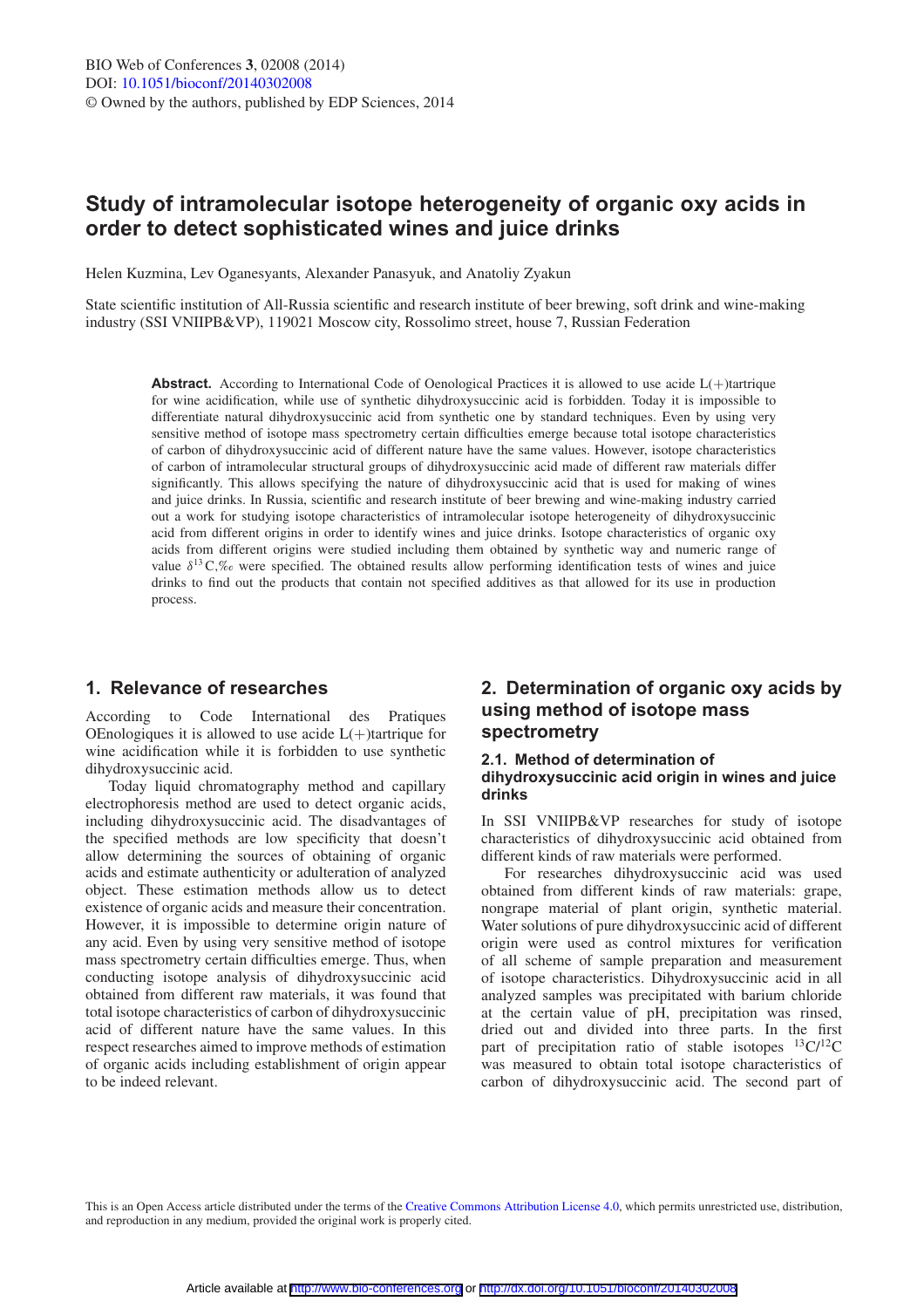| Value $\delta^{13}$ C, $\%$ |                  |                  |                  |  |
|-----------------------------|------------------|------------------|------------------|--|
| Name of                     | Total carbon     | Carbon of        | Carbon of        |  |
| sample                      | of dihydroxy-    | carboxyl         | alkyl group      |  |
|                             | succinic acid    | group of         | of               |  |
|                             |                  | dihydroxy-       | dihydroxy-       |  |
|                             |                  | succinic acid    | succinic         |  |
|                             |                  |                  | acid             |  |
|                             | $\mathfrak{D}$   | 3                |                  |  |
| Dihydroxy-                  | $-21, 8 \pm 0.2$ | $-21, 2 \pm 0.2$ | $-25, 4 \pm 0.2$ |  |
| succinic                    |                  |                  |                  |  |
| acid                        |                  |                  |                  |  |
| of grape                    |                  |                  |                  |  |
| Dihydroxy-                  | $-13, 6 \pm 0.2$ | $-12, 1 \pm 0.2$ | $-14, 9 \pm 0.2$ |  |
| succinic                    |                  |                  |                  |  |
| acid                        |                  |                  |                  |  |
| of corn                     |                  |                  |                  |  |
|                             | $\overline{c}$   | $\mathcal{E}$    | 4                |  |
| Synthetic                   | $-23, 8 \pm 0.2$ | $-25, 4 \pm 0.2$ | $-22, 2 \pm 0.2$ |  |
| dihydroxy-                  |                  |                  |                  |  |
| succinic acid               |                  |                  |                  |  |

<span id="page-1-0"></span>**Table 1.** Isotope characteristics of intramolecular groups of dihydroxysuccinic acid of different origin.

precipitation was burnt out at the temperature 560 ◦C and measurement of isotope characteristics of alkyl group of dihydroxysuccinic acid molecule was performed. In the third part of precipitation carbon of alkyl group was preliminary removed by method of burning-out. Then the third part of precipitation was analyzed by using isotope mass spectrometer to determine isotope characteristics of carboxyl group of dihydroxysuccinic acid molecule. Isotope characteristics of total carbon of dihydroxysuccinic acid salts, carbon of alkyl group and carbon of carboxyl group of dihydroxysuccinic acid molecule are the values of dihydroxysuccinic acid qualification. In Table [1](#page-1-0) there are results of research of study of isotope characteristics of intramolecular structural groups of dihydroxysuccinic acid of different origin.

Analysis of obtained data showed that isotope characteristics of dihydroxysuccinic acid of different origin differ significantly. Moreover, distinctive peculiarity of isotope characteristics of structural groups of dihydroxysuccinic acid molecule of plant origin and synthetic dihydroxysuccinic acid was determined. So, fraction of "light" isotope 12C in alkyl group of plant dihydroxysuccinic acid is higher than in carboxyl group, while in synthetic dihydroxysuccinic acid fraction of "light" isotope is higher in carboxyl group.

Grape wines and juice drinks were subject to isotope analysis to measure isotope characteristics of carbon of intramolecular structural groups of dihydroxysuccinic acid in order to determine nature of its origin. In this regard obtained ratios of abundance of stable isotopes  ${}^{13}C$  and  $12^{\circ}$ C of control mixtures were compared with the results of analyzed wine or juice drink and on the basis of coincidence or variation rate it was judged about origin of dihydroxysuccinic acid in them. Results are specified in Table [2.](#page-1-1)

<span id="page-1-1"></span>

|                                                          |  | <b>Table 2.</b> Characteristic of isotope content of carbon of |  |  |  |  |  |  |
|----------------------------------------------------------|--|----------------------------------------------------------------|--|--|--|--|--|--|
| dihydroxy succinic acid in grape wines and juice drinks. |  |                                                                |  |  |  |  |  |  |

| Value $\delta^{13}$ C, $\%$ |                  |                  |                  |  |
|-----------------------------|------------------|------------------|------------------|--|
| Name of                     | Total            | Carbon of        | Carbon of        |  |
| sample                      | carbon of        | carboxyl         | alkyl group      |  |
|                             | dihydroxy-       | group of         | of               |  |
|                             | succinic         | dihydroxy-       | dihydroxy-       |  |
|                             | acid             | succinic         | succinic         |  |
|                             |                  | acid             | acid             |  |
| Dry white                   |                  |                  |                  |  |
| grape wine                  |                  |                  |                  |  |
| Sample 1                    | $-22, 9 \pm 0.2$ | $-21, 1 \pm 0.2$ | $-24, 7 \pm 0.2$ |  |
| Sample 2                    | $-16, 5 \pm 0.2$ | $-15, 1 \pm 0.2$ | $-18, 3 \pm 0.2$ |  |
| Sample 3                    | $-21, 5 \pm 0.2$ | $-24, 3 \pm 0.2$ | $-19, 5 \pm 0.2$ |  |
| Juice drink                 |                  |                  |                  |  |
| Sample 1                    | $-23, 7 \pm 0.2$ | $-22, 2 \pm 0.2$ | $-26, 0 \pm 0.2$ |  |
| Sample 2                    | $-15, 3 \pm 0.2$ | $-13, 3 \pm 0.2$ | $-17, 1 \pm 0.2$ |  |
| Sample 3                    | $-21, 3 \pm 0.2$ | $-24, 1 \pm 0.2$ | $-19, 7 \pm 0.2$ |  |

When analyzing data specified in Table [2](#page-1-1) the same principles of difference of isotope characteristics of dihydroxysuccinic acid of different origin were found out. In samples 1 and 2 of wine and juice drink there are dihydroxysuccinic acid of plant origin but from different kinds of raw materials. Sample 3 contains synthetic dihydroxysuccinic acid that is forbidden for use. In the samples of analyzed juice drinks the same tendency is observed.

When conducting researches, dependence of isotope characteristics of dihydroxysuccinic acid from nature of its origin at the level of intramolecular isotope heterogeneity was found. On the basis of obtained results a method of estimation of dihydroxysuccinic acid origin has been developed based on determination of difference in content of  $^{13}$ C isotope in carboxyl and alkyl groups of dihydroxysuccinic acid in relation to their total characteristic. The use of this method will allow to carryout identification tests of wines and juice drinks in order to discover adulterated products.

### **2.2. Method of determination of organic oxy acids origin in wines and juice drinks**

According to Code Int ernational des Pratiques OEnologiques, it is allowed to use some organic acids when making wines – dihydroxysuccinic, lactic, malic and citric acids. Moreover, organic oxy acids are also widely used in production of juices and juice drinks. But some dishonest producers use acids that are not allowed for use, in particularly, synthetic one, for production of goods. As said above, currently existed methods don't allow to determine nature of origin of organic acids, so, it is necessary to develop new analytic methods of identification based on detection of nature of ingredients that product contains.

It is known that all plants on Earth differ in type of photosynthesis. Isotope characteristics of carbon of vegetable products are in direct relationship to way of photo assimilation of atmospheric carbon by